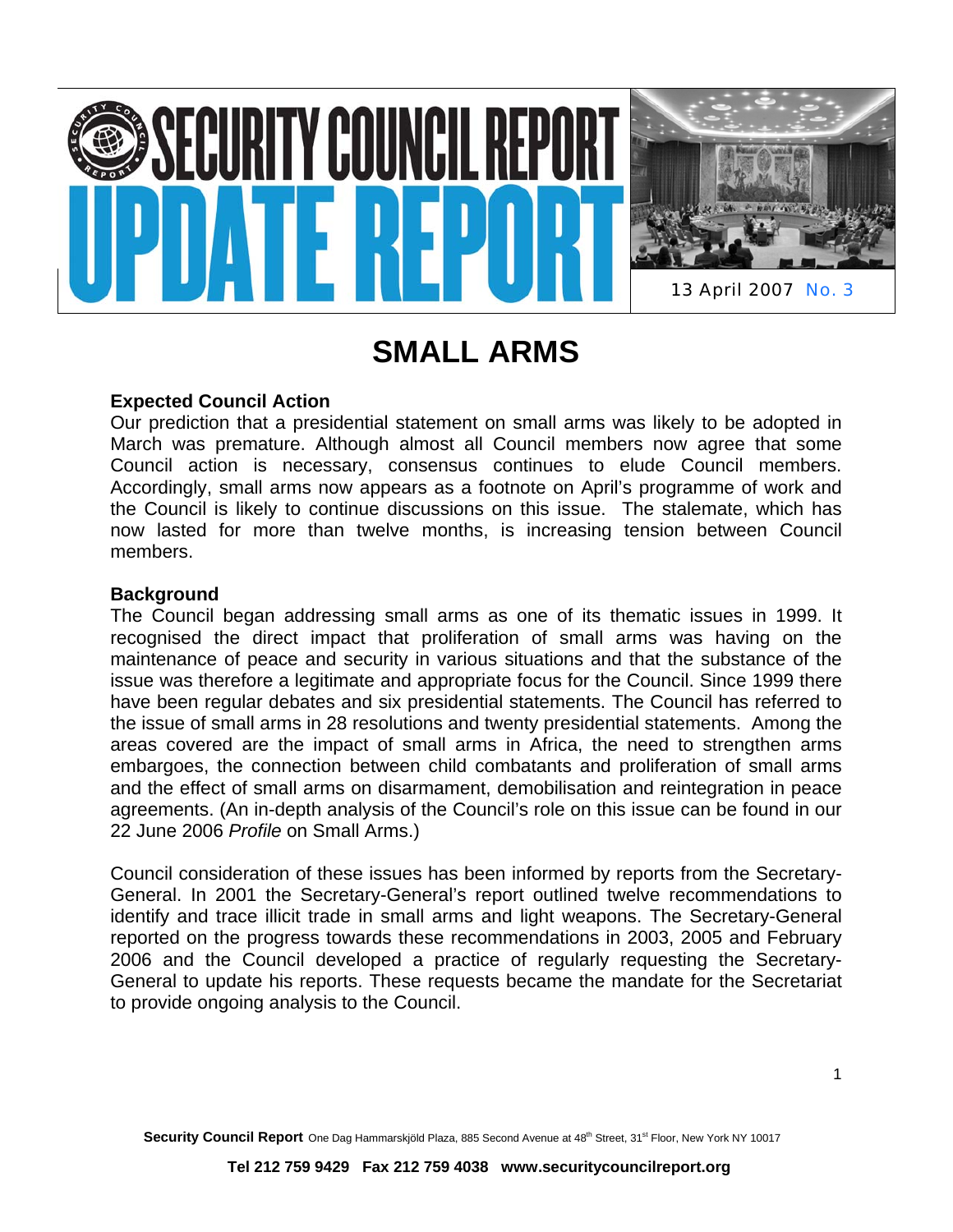In March 2006 Argentina proposed giving the issue more prominence by moving from the customary presidential statement to a resolution and circulated a draft resolution on small arms. The Council failed to reach consensus, and despite ongoing efforts by Argentina to keep the issue alive no agreement was reached. As a result, one consequence in a procedural sense is that there is no current request to the Secretary-General to produce a further report. This situation left future Secretary-General's reports in abeyance.

The substantive difficulties in the Council on this issue in 2006 were mirrored by signs of problems in other areas of the UN system on the small arms issue. The 2001 Programme of Action (PoA) to Prevent, Combat and Eradicate the Illicit Trade in Small Arms and Light Weapons could not be agreed as a treaty requiring states to implement legislation or other measures to criminalise the illegal manufacture, possession, stockpiling and trade in small arms. Instead it was regulated to the status of a nonbinding instrument. A UN Conference to review the implementation of the 2001 PoA held from 26 June–7 July 2006 could not agree on an outcome document.

## **Key Facts**

In March 2007 South Africa presented the issue as a draft presidential statement and a non-paper. The main thrust of the presidential statement was an invitation to the Secretary-General to update the Council on the issue in the next six months by submitting a report.

The proposed four-paragraph presidential statement also covered some substantive points, largely taken from previous presidential statements on this topic:

- recognition that the dissemination of illicit small arms and light weapons hampers the peaceful settlement of disputes, fuels disputes into armed conflict and contributes to the prolongation of armed conflicts;
- concern that small arms and light weapons increase the intensity and duration of armed conflicts, undermines the sustainability of peace agreements, impedes success of peacebuilding and compromises the effectiveness of the Council in maintaining peace and security; and
- acknowledgement that the inherent right of individual or collective self-defence under article 51 of the Charter allows states to import, produce and retain small arms and light weapons for self-defence and security needs.

## **Key Issues**

The immediate issue is a procedural one—whether the issue of small arms should be on the Council agenda. A related procedural issue is whether the Secretary-General should be invited to participate and support the discussions by updating previous reports.

 A future substantive issue is whether the Council should move towards a stronger position on the issue of small arms including the possibility of strengthening measures to identify and trace small arms.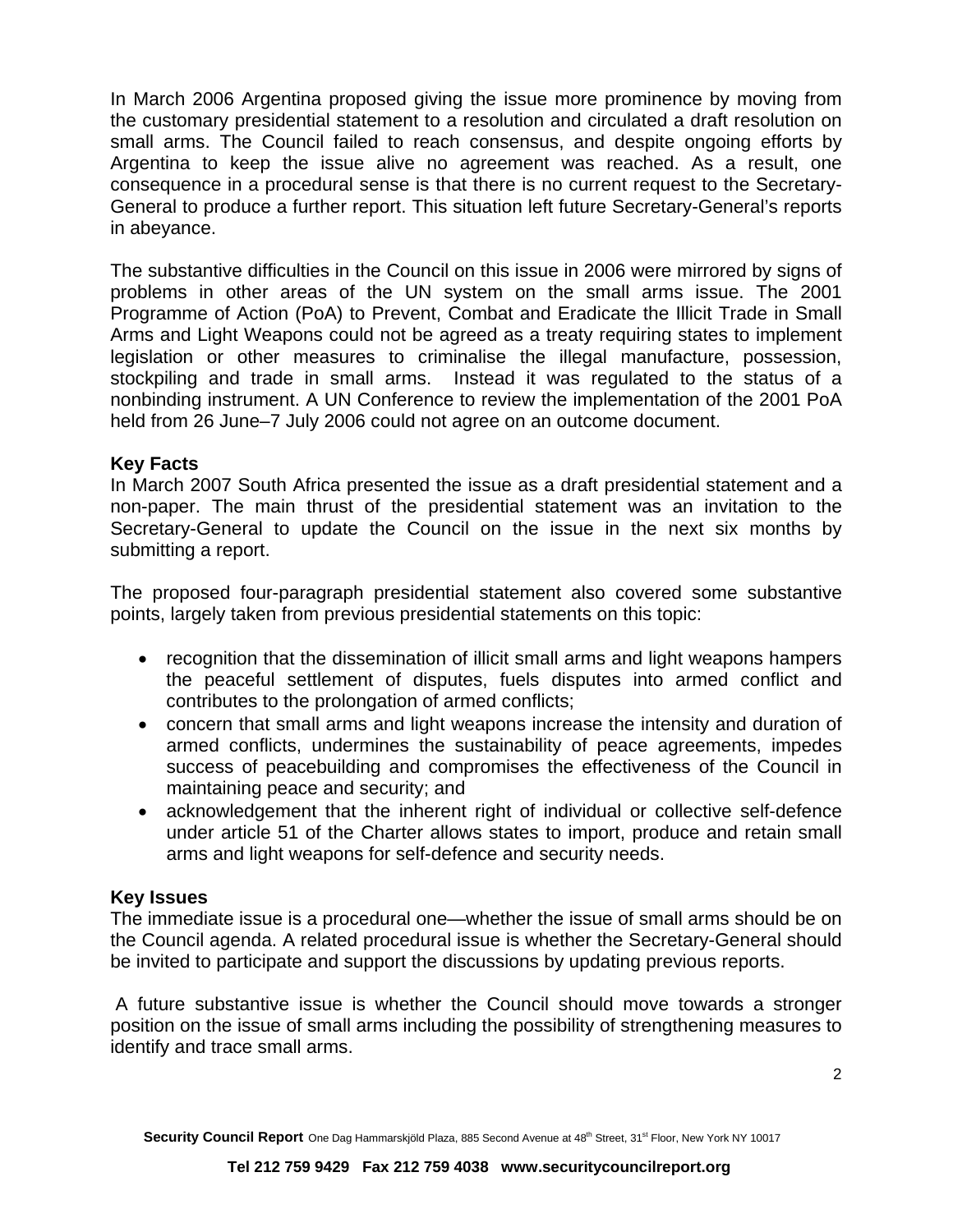A related substantive issue is Council action to more successfully enforce arms embargoes, which include small arms, currently imposed in nine sanctions regimes. A closely connected issue is ensuring effective disarmament, demobilisation and reintegration programmes in conflict situations under Council consideration.

# **Options**

The Council has the following options.

- Confirm discussion of a draft presidential statement on small arms along the lines of the South African draft. (Given that all 15 members have a veto over presidential statements this may perpetuate the stalemate which has lasted for more than a year.)
- Convert the draft presidential statement to a resolution and put it to a vote in the Council. (Given that there are both substantive and procedural elements in the current draft such an approach will be vulnerable to a veto.)
- Revise the draft presidential statement into a draft resolution which only includes procedural matters. (This approach would not be open to a veto.)
- Compromise on the text of a letter from the president of the Council to the Secretary-General indicating that the members of the Council have agreed to hold a further open debate on small arms in October, for example, and request the Secretary-General to produce a report in preparation for that meeting.

### **Council Dynamics**

The discussions of the draft presidential statement in March this year revealed that 14 members were in favour of issuing the statement. However, the US was opposed and in particular sought to remove the paragraph inviting the Secretary-General to produce a report in the next six months. Its position is that the Council should not overburden the Secretariat with another report and, consistent with its overall strategy on reform of UN mandates and better use of resources, it is sufficient for the Council to leave the issue to the General Assembly.

By contrast many members see this issue as vital to the peace and security dimension of the Council's work. South Africa and Peru are keen to see the Council pay more attention to this problem and stress its significance to the developing world. Ghana, conscious of the damage which small arms has inflicted in West Africa, has very strong views on the matter. It stresses that for some countries small and light weapons are as vital to their security as weapons of mass destruction are for larger countries. Most of the Council members seem to agree that small arms are a very real problem for peace and security and that the Council cannot afford to ignore this issue.

While there is very wide support for a request to the Secretary-General to submit a report soon, there is a spectrum of views among Council member states on substantive aspects, particularly to the robustness of any Council action.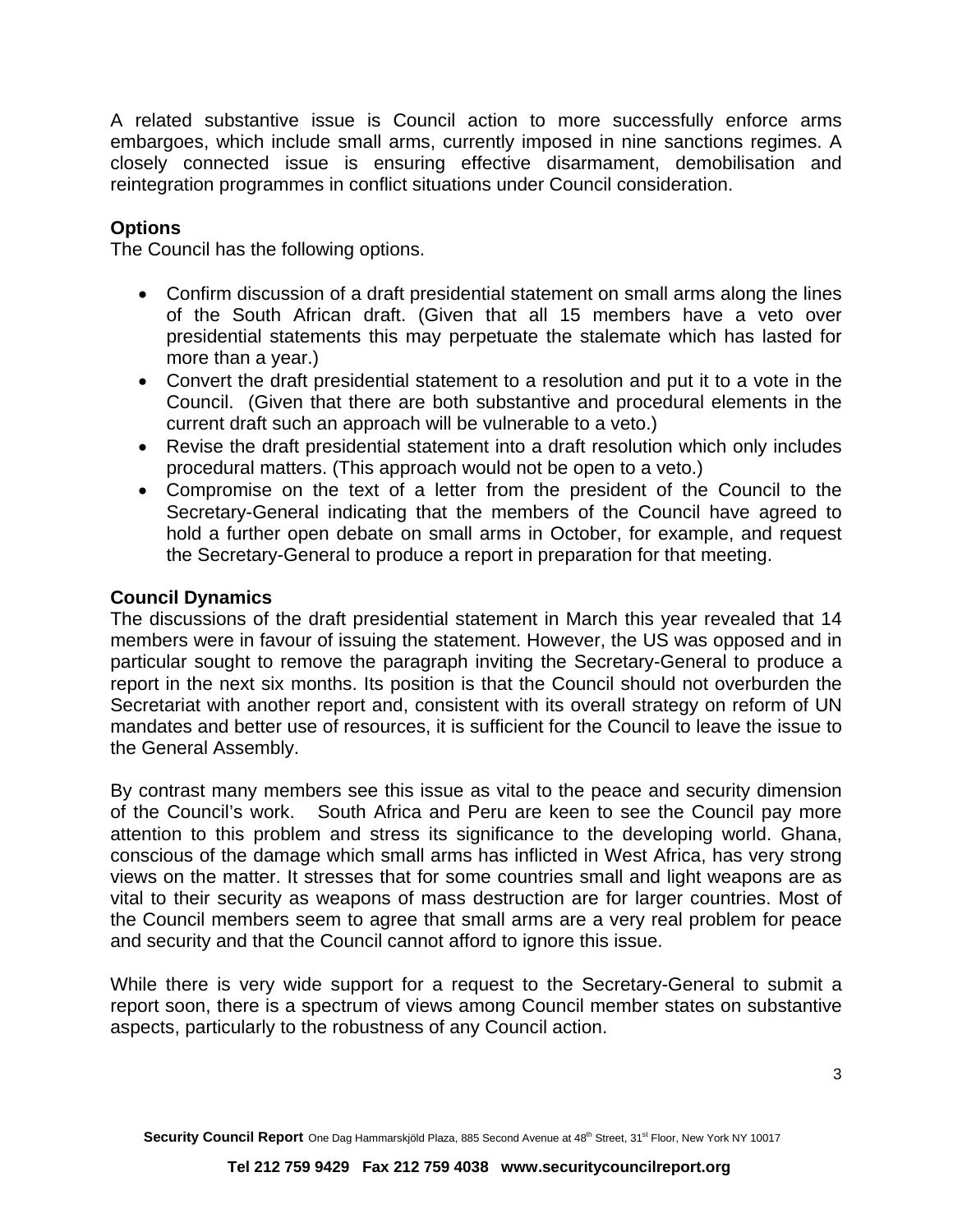# **Underlying Problems**

Three of the P5—the US, China and Russia—are among the top exporting countries for small arms, making this a sensitive matter for the Council. Arms-exporting countries want to make a distinction between legal and illegal trade in arms. Many other countries, however, feel that given the portable nature of small arms and porous borders these distinctions are largely academic.

## **UN Documents**

## **Selected Security Council Resolutions**

- S/RES/1631 (17 October 2005) stressed the role of regional organisations in addressing the issue of small arms.
- S/RES/1612 (26 July 2005) on children and armed conflict highlighted the link between illicit trafficking in small arms and the use of child soldiers.
- S/RES/1467 (18 March 2003) outlined measures to increase support for the ECOWAS moratorium on small arms in West Africa with the declaration on the proliferation of small arms and light weapons in West Africa.
- S/RES/1296 (19 April 2000) on protection of civilians in armed conflict emphasised the importance of incorporating DDR in peace agreements.

## **Selected Presidential Statements**

- S/PRST/2006/38 (9 August 2006) welcomed the decision of ECOWAS to transform the Moratorium on Import, Export and Manufacture of Light Weapons into a binding Convention on Small Arms and Light Weapons, their Ammunition and Other Related Materials.
- S/PRST/2005/7 (17 February 2005) called on arms-exporting countries to exercise the highest degree of responsibility in the trade in small arms and requested an update from the Secretary-General on the implementation of the twelve recommendations contained in his 2002 report on small arms.
- S/PRST/2004/1 (19 January 2004) called on UN member states to effectively implement arms embargoes and welcomed General Assembly resolution 58/241.
- S/PRST/2002/30 (31 October 2002) expressed grave concern at the harmful impact of small arms on civilians in situations of armed conflict, took note of the Secretary-General's report which outlined twelve recommendations for further action. It asked the Secretary-General to report by December 2003 on the impact of the twelve recommendations.
- S/PRST/2001/21 (31 August 2001) requested the Secretary-General to submit a report by September 2002 containing specific recommendations on ways and means in which the Council could contribute to dealing with the question of illicit trade in small arms and light weapons.
- S/PRST/1999/28 (24 September 1999) recognised the availability of small arms as a factor contributing to the intensity and duration of armed conflicts and in undermining peace agreements, and called for effective implementation of arms embargoes imposed by the Council.
- S/PRST/1999/21 (8 July 1999) recognised the role of small arms in conflicts and in destabilisation of post-conflict situations.

4

Security Council Report One Dag Hammarskjöld Plaza, 885 Second Avenue at 48<sup>th</sup> Street, 31<sup>st</sup> Floor, New York NY 10017